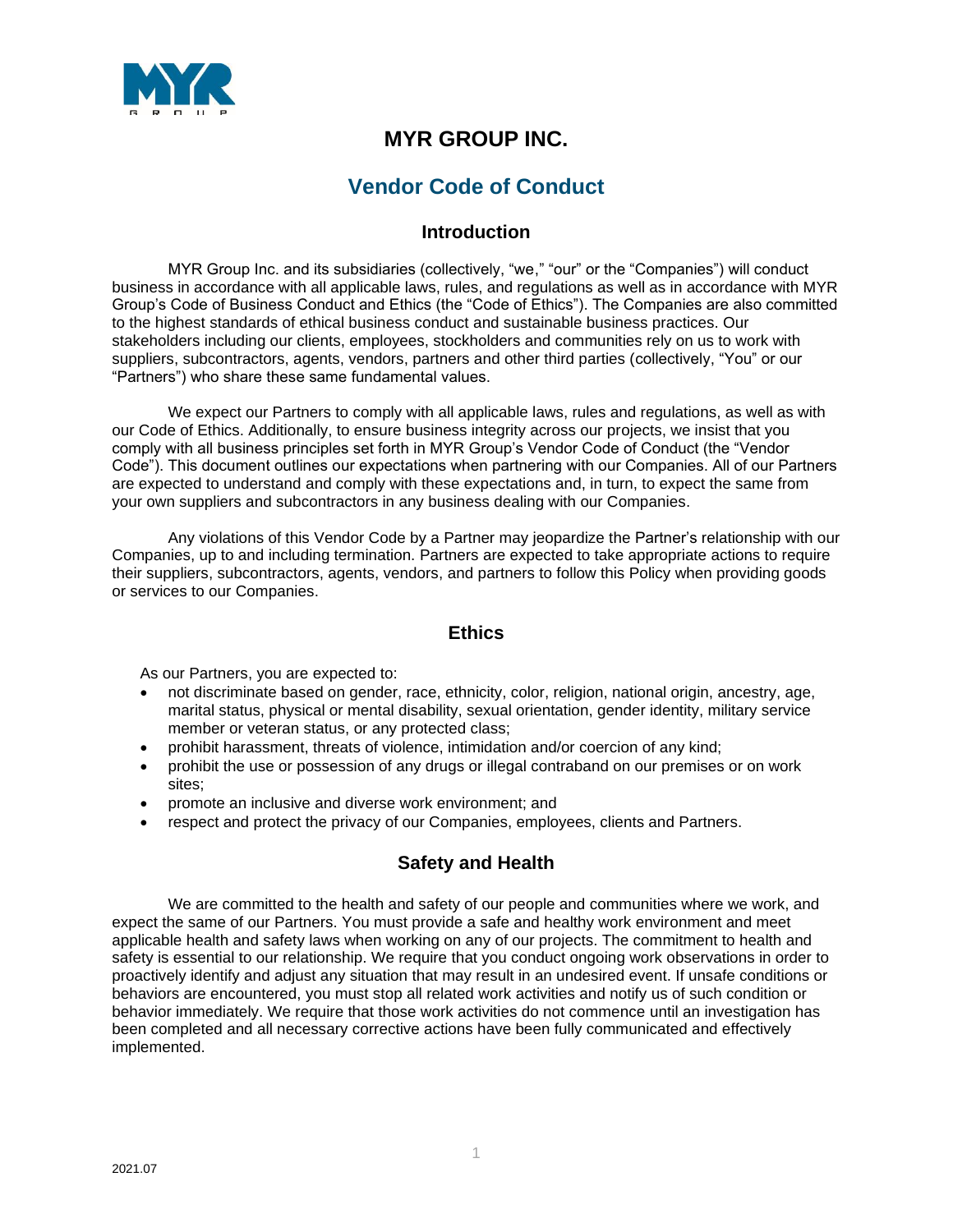

# **Fair Competition**

Our Companies deal honestly and fairly when we compete for business. As our Partner, you are expected:

- operate at the highest level of integrity, even in the midst of fierce competition;
- comply with all antitrust and competition laws;
- comply with all trade and export control laws that apply to your work; and
- never use illegal or unethical means to obtain information about other companies.

# **Conflicts of Interest**

When partnering with our Companies, avoid conflicts of interest that can occur when organizational or personal interests interfere with your performance or compromise the best interest of our Companies, clients and Partners. Any situation that creates or appears to create a conflict is prohibited unless it has been properly disclosed and we have granted approval. If a conflict of interest arises and you do not promptly disclose it, it could negatively affect our relationship and may cause disqualification from future business opportunities.

### **Corruption**

We maintain a zero-tolerance policy towards bribery and corruption. Our Partners must comply with the U.S. Foreign Corrupt Practices Act and the Canadian Corruption of Foreign Public Officials Act.

When working with our Companies, you are strictly prohibited from directly or indirectly offering, making, promising, or authorizing anything of value for an improper purpose, which includes but is not limited to payments to foreign officials. Our Partners must obtain all required approvals from us prior to dealing with foreign officials and maintain books and records in complete and reasonable detail with effective internal controls.

#### **Gifts and Entertainment**

We select products and services on the basis of price, quality and service, and expect our Partners to purchase services on the same basis. All business transactions should be impartial, objective, and free of outside influence. It is our policy that no gift, favor, or form of entertainment should be accepted or given if it obligates, or appears to obligate the recipient, or if it might be perceived as an attempt to influence fair judgment.

# **Worker Welfare**

We respect and protect the rights of everyone that works on our projects. As our Partners, you are expected to comply with our Human Rights policy, specifically:

- provide a living wage to all employees;
- maintain zero tolerance for child labor or any forced labor, including but not limited to human trafficking;
- protect the rights of women, minorities and indigenous groups (including the guarantee of free, prior and informed consent);
- provide working hours to employees that are reasonable and not require workers to work more than the maximum hours of daily labor set by applicable law:
- comply with the labor standards set forth by the International Labour Organization ("ILO"); and
- respect the rights of employees to freely associate and collectively bargain.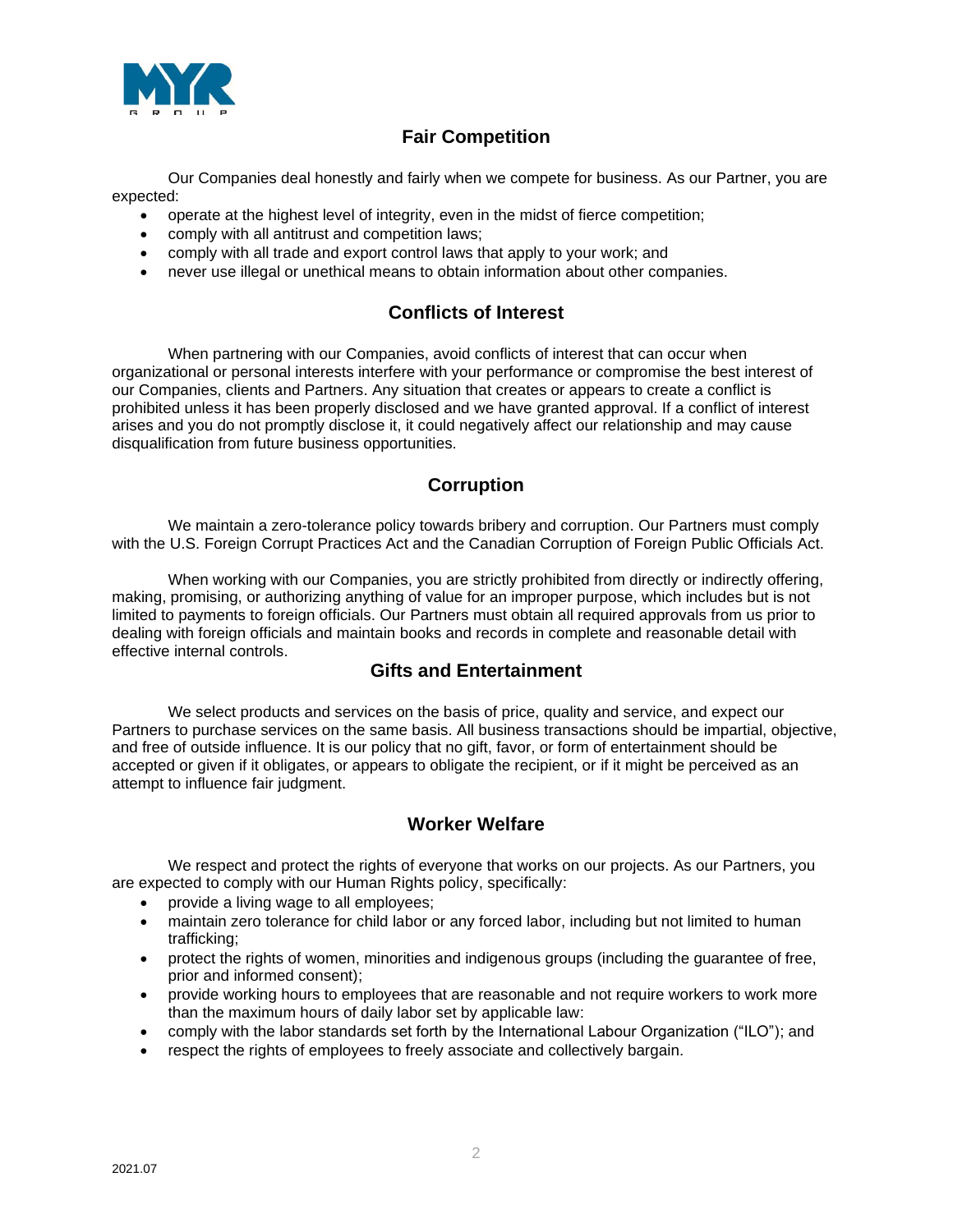

### **Environment**

Our Companies continually makes efforts to eliminate and or reduce our environmental impact and look to our Partners to do the same by complying with our Environmental Policy. We review your environmental reputation and performance history as part of our evaluation process. We adhere to our clients' environmental standards and expect our Partners to meet these same standards, as well as all applicable environmental laws and regulations.

# **Conflict Minerals**

We are committed to responsible sourcing of materials used in our services. We expect our Partners to take steps to determine if their products contain conflict minerals. If your products include these conflict minerals, you must notify us immediately. In such event, we expect you to implement a supply chain due diligence process similar to the framework established by the Organisation for Economic Cooperation and Development (OECD) to identify the sources of these conflict minerals.

### **Government Work**

Our Partners who work with us on projects where government entities or agencies are involved are expected to follow any special rules that apply.

# **Security**

We expect that you will employ adequate internal controls and information security measures for your computer systems, portable electronic devices, laptops, and other storage devices to ensure the protection and confidentiality of information from our Companies, clients and Partners. We require that you conduct your business in a secure manner and implement reasonable measures for minimizing exposure of our Companies, clients and Partners to security threats such as terrorism and crime.

We require that you store our information and our clients' confidential information on secured devices with adequate protection. In the event you become aware of a possible data security breach involving our Companies, our clients or our Partners, you must report it immediately to one of our Company representatives.

# **Publicity and Marketing**

Any marketing materials, press releases, or media interviews that include a reference to our Companies, clients, Partners or our working relationship must be approved by one of our Company representatives prior to use or publication.

# **Recordkeeping and Right to Audit**

We require you keep accurate, complete, fair and appropriate records and maintain internal controls at all times. We reserve the right to periodically audit your records, at our own cost and upon reasonable notice, to ensure your compliance with our Vendor Code. If you fail to comply with our Vendor Code, we may take action which could include suspension or termination of our relationship.

# **Reporting**

Our Partners are encouraged to report any suspected misconduct, whether or not the concern involves the Partner, by contacting one of our Company representatives or by our anonymous incident